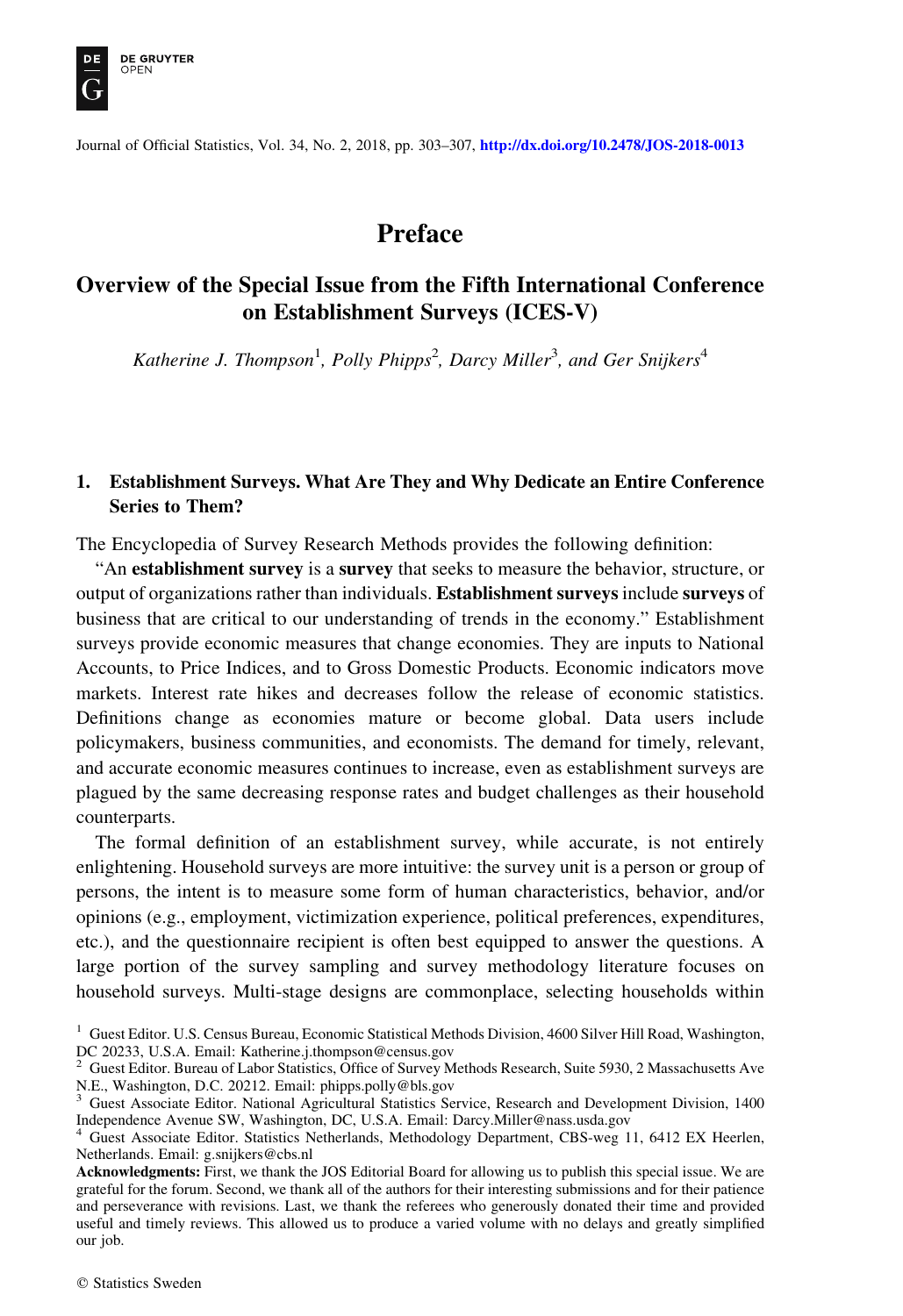geographic areas. In National Statistical Institutes (NSI), care is taken to minimize overlap with other household surveys, so that respondents are not burdened with participation in more than one survey at a time. Bayesian methodologists employ multivariate normal distributions in their models. Cognitive psychologists use established procedures to design, test, and assess survey questions and questionnaires. The human aspect of collection is emphasized in interviewer training, and proxy responses can be acceptable. Since the collection units have the same definitions, other source data – such as administrative data or social media data – can be directly integrated into the survey estimation procedure.

Establishment surveys are different. The survey unit could be a business (establishment, company, firm), farm, institution (school, government) – basically, anything other than a household or a person. Within the same survey, the reporting unit can be the unit sampled from the frame or another entity entirely, such as an accounting office (or offices) within a firm or the distribution center for a warehouse. Reporting units can provide consolidated information for a set of sampling units, like the state government providing pension data for government offices in sampled counties. In contrast with household surveys, establishment survey populations are generally skewed, with the largest cases providing the majority of data for the estimated totals. Stratified one-stage sample designs are frequently used, with the largest units sampled with probability equal to one (certainty units), and these certainty units are often included in more than one survey. Model misspecification is commonplace, as normal theory approximations rarely hold. Unit classification into a single category such as industry may not be possible; for example, a large company may operate in several different sectors. Definitions used in official statistics may hinder frame development for hard-to-reach populations, as discussed in the Young et al. article in this issue.

Collection challenges are entirely different for establishment surveys. Large companies and governments may assign a single questionnaire to different departments, divisions or regions, in order to produce a consolidated response. Establishment surveys have a different cognitive model, with records playing an important role. Because of their important contribution to survey totals, larger businesses are treated differently. Research on collection methods and contact strategies has been largely focused on obtaining accurate reported data from large businesses. Indeed, many NSIs have dedicated account manager offices, whose primary purpose is to establish and maintain ongoing contact and support with the largest sampled units as described in this issue's article by Giesen and colleagues. Others are working towards data sharing and integration as discussed by Buiten et al. in this issue. McCarthy and colleagues proposed holistic "Bento Box" approach to questionnaire testing discussed in this issue stems directly from the collective set of collection challenges posed by skewed populations, specialized terminology, multiple respondents, and record extraction. As opposed to household surveys, experimentation in establishment surveys is scarce, rendering especially valuable the contribution in this issue by the Tuttle et al. article that describes an experiment aimed at optimizing the contact strategy.

To complicate things further, the survey unit may not remain constant. A business could change in composition over time due to mergers, acquisitions, or divestitures, a farm could grow new crops, or a local school building could become an administration building. The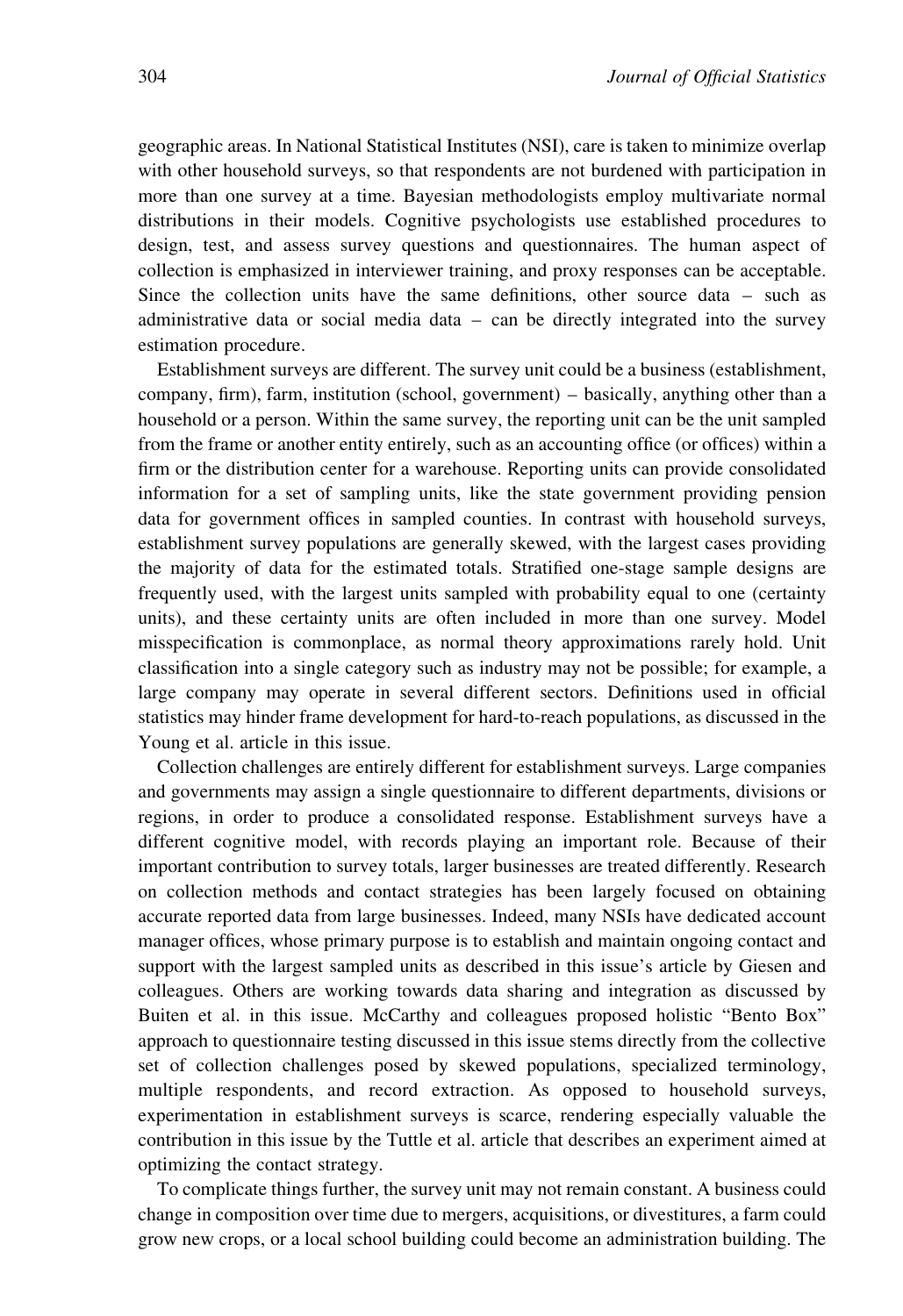same survey unit could be classified entirely differently after data collection. "Stratum jumpers" (units that become much lower or smaller in size between sample selection and implementation) distort estimates and variance estimates. Outlier detection and treatment procedures that alleviate these distortions as discussed in the Mulry et al. article in this issue are therefore extremely useful.

And of course, there is a well-known "unit problem" within the establishment survey community complicating everything. For instance, there is no guaranteed correspondence between the statistical unit used for sampling and the administrative unit established for tax collection, as is discussed by Buiten et al. Other source data such as transaction data may not match to the survey data because of unit differences, but may have severe coverage issues, as discussed in the Di Cecco et al. article presented in this issue.

So not only are establishment surveys different from household surveys, they are deceptively difficult to administer. Indeed, response rate and potential bias are discussed in several articles in this issue, including those by Beck et al., Kaputa and Thompson, and Earp et al. NSIs are being challenged to produce more detailed estimates with quicker turnaround and respond to these challenges creatively, as demonstrated in the Fröhlich article and the two small area estimation articles by Zimmerman and Munnich and by Luzi et al.

In 1993, methodologists met in Buffalo, New York to launch a series of conferences that brought together an international community interested in sharing research, discussing issues, and developing a community based entirely around establishment surveys and censuses. As this community solidified, the International Conference on Establishment Surveys (ICES) has progressed from a seven-year conference cycle to a four-year conference cycle. The conference participation has evolved as the programs have seasoned, and participation encompasses official statisticians, private sector methodologists, and academics who come to share experiences, learn from others, or simply to learn about establishment surveys. This growing international community is evidenced by several articles in this issue with co-authors from a variety of different statistical agencies. It is further evidenced by this issue's independently submitted "Letter to the Editor," which specifically cites the presentations and sessions at the ICES-V conference as (partial) motivation for the subsequent creation of the Intersecretariat Working Group on National Accounts (ISWGNA) Task Force on Statistical Accounts by the United Nation Statistics Division.

The common theme throughout the conference series is the collection of data from nonhousehold populations, with specific topics evolving over time as expertise has increased, technology has improved, and alternative data sources have emerged. The program has likewise matured, now featuring introductory overview lectures on important common topics, such as questionnaire design, classification, adaptive design, and disclosure avoidance, short courses, and a varied suite of invited, topic contributed, and contributed paper presentations. Keynote speakers bracket the program. The latest conference featured a student contest, with numerous entrants and the presentation of three research papers as an outcome (two winners and an honorable mention). As this issue is released, planning for the Sixth ICES conference is well underway.

With this issue, we hope to strengthen the commitment to this community for those who are already active participants. Past and present ICES attendees will recall the breadth of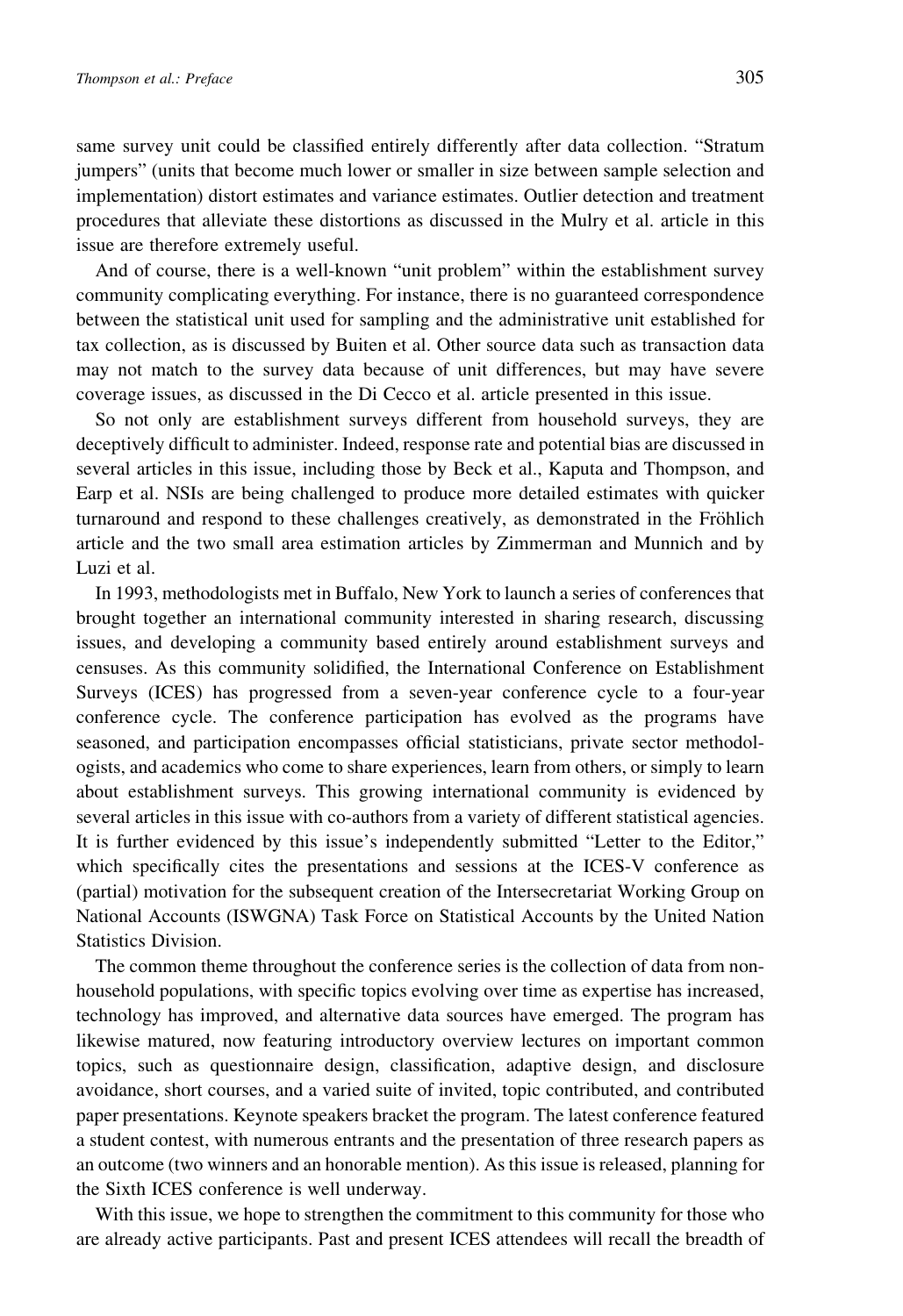topics discussed and the level of detail, problem solving, and collaboration. This issue highlights a sampling of the interesting and varied challenges posed by establishment surveys (as discussed above) and illustrates the ingenuity of the vibrant community dedicated to administering them. More information about ICES-V is available at [www.amstat.org/ASA/Meetings/ICES](http://www.amstat.org/ASA/Meetings/ICES). If you haven't been familiar with either, we hope that this issue inspires you in this direction, perhaps even to the ICES-VI conference scheduled for June 2020 in New Orleans.

### 2. In this Issue

This issue presents a set of peer-reviewed articles based on papers presented at the Fifth International Conference on Establishment Surveys (ICES-V), held in Geneva, Switzerland in June 2016. We begin with the keynote speech by Peter van de Ven, Head of National Accounts, Statistics Directorate in the Organisation for Economic Co-operation and Development entitled "Economic Statistics: How to Become Lean and Mean." Mr. van de Ven's article opens the issue (and the conference) by reminding us of the importance of producing accurate and relevant economic measures.

The remaining articles are grouped into three themes, with some unavoidable overlap in selected cases: (1) Getting the Data, (2) Assessing and Treating the Data, and (3) Integrating Survey Data with Other Sources.

### 2.1. Getting the Data

Young, L. "Exploring a Big Data Approach to Building a List Frame for Urban Agriculture: A Pilot Study in the City of Baltimore." This article explores using alternative data sources such as websites to build a sampling frame for a hard-to-enumerate population.

McCarthy, J.S., Ott, K., Ridolfo, H., McGovern, P., Sirkis, R. and Moore, D. "Combining Multiple Questionnaire Testing Methods: Planning and Considerations for a Bento Box Approach to Testing for the 2017 Census of Agriculture." The authors present a case study in developing an effective questionnaire using a standardized system that addresses issues unique to establishment surveys.

Tuttle, A.D., Beck, J.S., Willimack, D.K., Hernandez, A., Tolliver, K.P, and Fan, C. "Experimenting With Contact Strategies in Business Surveys." This article presents the results of experimental testing of alternative mailing strategies to achieve timely and costeffective survey response.

Giesen, D., Vella, M., Brady, Jr., C.F., Brown, P., Ravindra, D., Vaasen-Otten, A. "Establishing and Maintaining a Relationship with Businesses: a Comparison of Response Burden Management in Official Business Surveys at the U.S. Census Bureau, Statistics Netherlands, Statistics Canada and Statistics New Zealand." The authors present theory on and practices for measuring and monitoring response burden, as well as the main burden reduction strategies used in four countries.

Buiten, G., Snijkers, G., Saraiva, P., Erikson, J., Erikson, A-G., and Born, A. "Business Data Collection: toward Electronic Data Interchange. Experiences in Portugal, Canada, Sweden and the Netherlands with EDI." The authors delineate data quality and technological challenges in four countries using electronic system-to-system data capture,